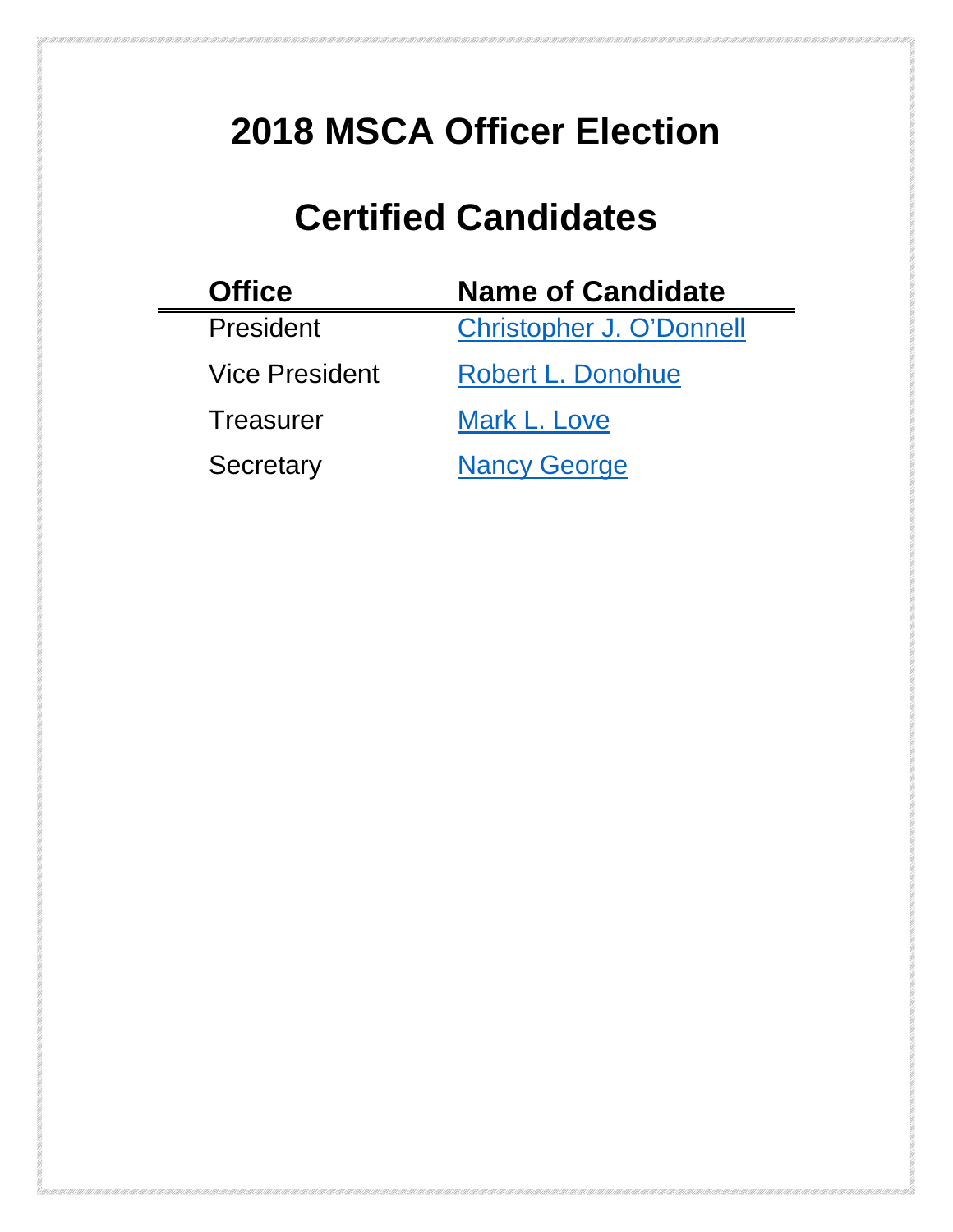#### <span id="page-1-0"></span>**Christopher J. O'Donnell Massachusetts Maritime Academy**

I seek re-election as MSCA President to continue the progress we have made advancing the interests of the state university faculty and librarians while continuing to work to stave off attacks on public sector unions and public higher education.

My experience in the MSCA and MTA began in 1998. I served as chapter president at Mass Maritime for eight years. I served two years as MSCA Vice President and have been MSCA President for ten years. I have served on most MSCA committees, having chaired both the day and DGCE bargaining teams. I chaired MTA's Government Relations Committee for four years, currently serve on the MTA By-Laws Committee, and have been one of the MSCA's representatives to the MTA Board of Directors for five years.



Some important accomplishments during my tenure as president include the incorporation of formulary increases to offset salary inversion and compression and conducting a salary gender equity study. The gender equity study indicates ongoing concerns, but the formulary increases appear to have mitigated some of the inequity. During my ten years we have settled day contracts with fair salary increases in the face of what seems to be the constant droning of "there is no money." The MSCA also collected a large number of signatures for the "millionaire" tax that, if approved by voters in November 2018, would bring an additional \$1.6 – \$2.0 billion in revenue.

We will be working with MTA and NEA to let unit members know the value of union membership as the US Supreme Court may be abolishing agency fee this spring or summer.

My goals next term are to settle the day and DGCE collective bargaining agreements on fair terms, to stave off attacked on librarian vacation leave, to update the salary gender equity study and to take a look back to see the extent to which inequities existed before formulary increases were negotiated into the contract, to continue to work for health insurance and pensions for part-time faculty, and to continue to be available to help members with their day-to-day problems with administration.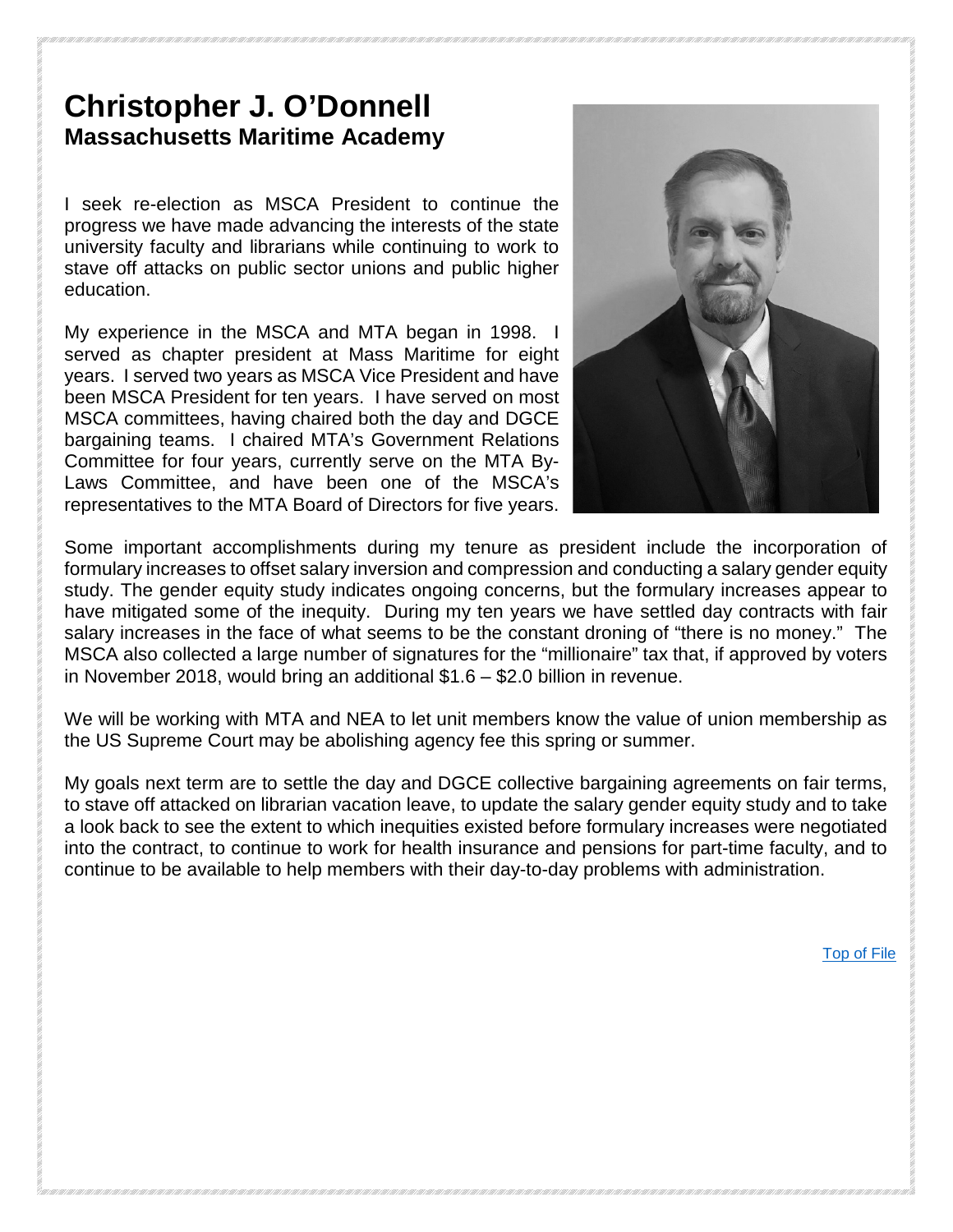### <span id="page-2-0"></span>**Robert L. Donohue Framingham State University**

I seek election as MSCA Vice President.

I am committed to the union movement and to improving wages and working conditions of academics in public higher education. My commitment stems from my experience as a unionized graduate assistant at the University of Florida. Florida is a "right to work state" where members of the unit



may pay nothing to the union and still receive all the protections and benefits of the collective bargaining agreement. As a full-time graduate student and part-time employee in a "right to work state," I became a dues-paying member of the union, eventually taking on the roles of local vicepresident, grievance officer, and chief negotiator.

As a member of the MSCA Board, my focus continues to be on grievances and negotiations. I am a member of the MSCA grievance committee and MSCA bargaining committees. I also serve on the Employee Relations Committee where important decisions are made regarding implementation of our collective bargaining agreement. Finally, I am a member of the Higher Education Leadership Council where representatives of all the public higher education unions exchange information and formulate collective actions.

This term as MSCA Vice President I have:

- Represented the MSCA at events on the Salem Westfield and MassArt campuses.
- Represented MSCA concerns to the MTA about the high dues rate part-time members pay.
- Testified before the legislature in support of a bill to provide health care and retirement benefits to part-time faculty.
- Represented the MSCA at events in support of a fair contract at Board of Higher Education Meetings.
- Represented the MSCA at events to push back on GIC decisions that negatively impact MSCA members.

I ask for your vote so I may continue working to improve the wages and working conditions of all members of the MSCA.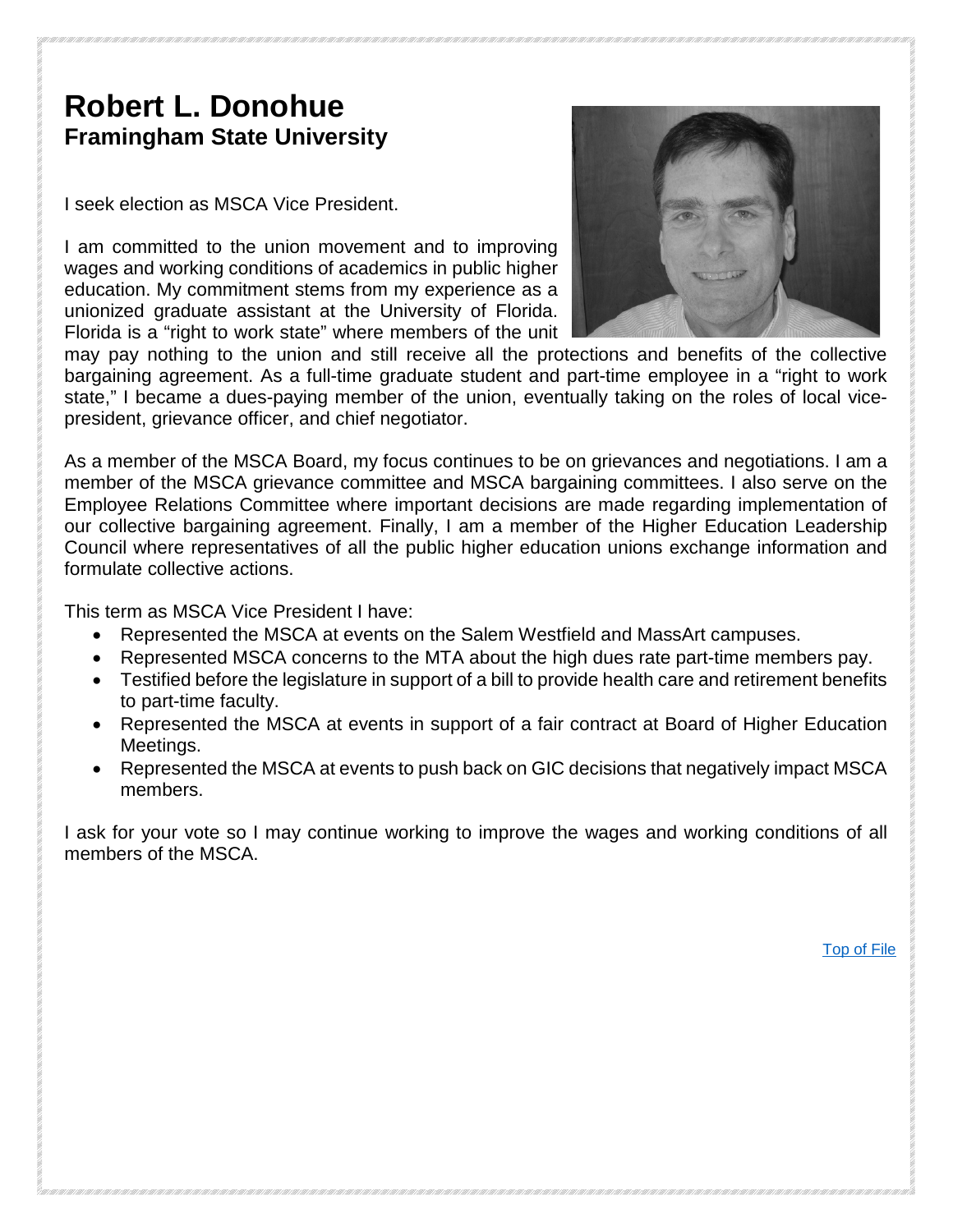#### <span id="page-3-0"></span>**Mark L. Love Worcester State University**

Mark L. Love is an Associate Professor of accounting, auditing, and taxes at Worcester State University (WSU) in the Department of Business Administration & Economics. He also currently serves as the Department Chair for that, the largest department at WSU.

Mark is not only a tenured faculty member at WSU but also has over forty years of certified public accounting experience including that of former partner at one of the 'Big Eight' and now 'Big Four' national CPA firms. He holds an active CPA license to practice as issued and administered by the Massachusetts Board of Public Accountancy. He is likewise a principal in M Love & Associates, Certified Public Accountants.



Additionally, Mark is the current treasurer of MBI (Massachusetts Biomedical Initiatives) located in Worcester, MA; he is a member and officer of the Finance Committee and the Capital Improvements Planning Committee in the Town of Paxton where he resides with his wife, Cindy; and he is a member of the Board of Directors of the Massachusetts Association of Town Finance Committees (ATFC).

Mark is currently serving as the incumbent Treasurer of MSCA having been appointed by the MSCA Board at its November 2017 meeting following the resignation of the Treasurer who was serving at that time. His vast experience not only in accounting but also with accounting systems, and his equally vast financial, operational, and forensic auditing experience have been assets demonstrated in his MSCA Treasurer's role and tenure to date.

Please consider voting for Mark L. Love, CPA for MSCA Treasurer this May 2018.